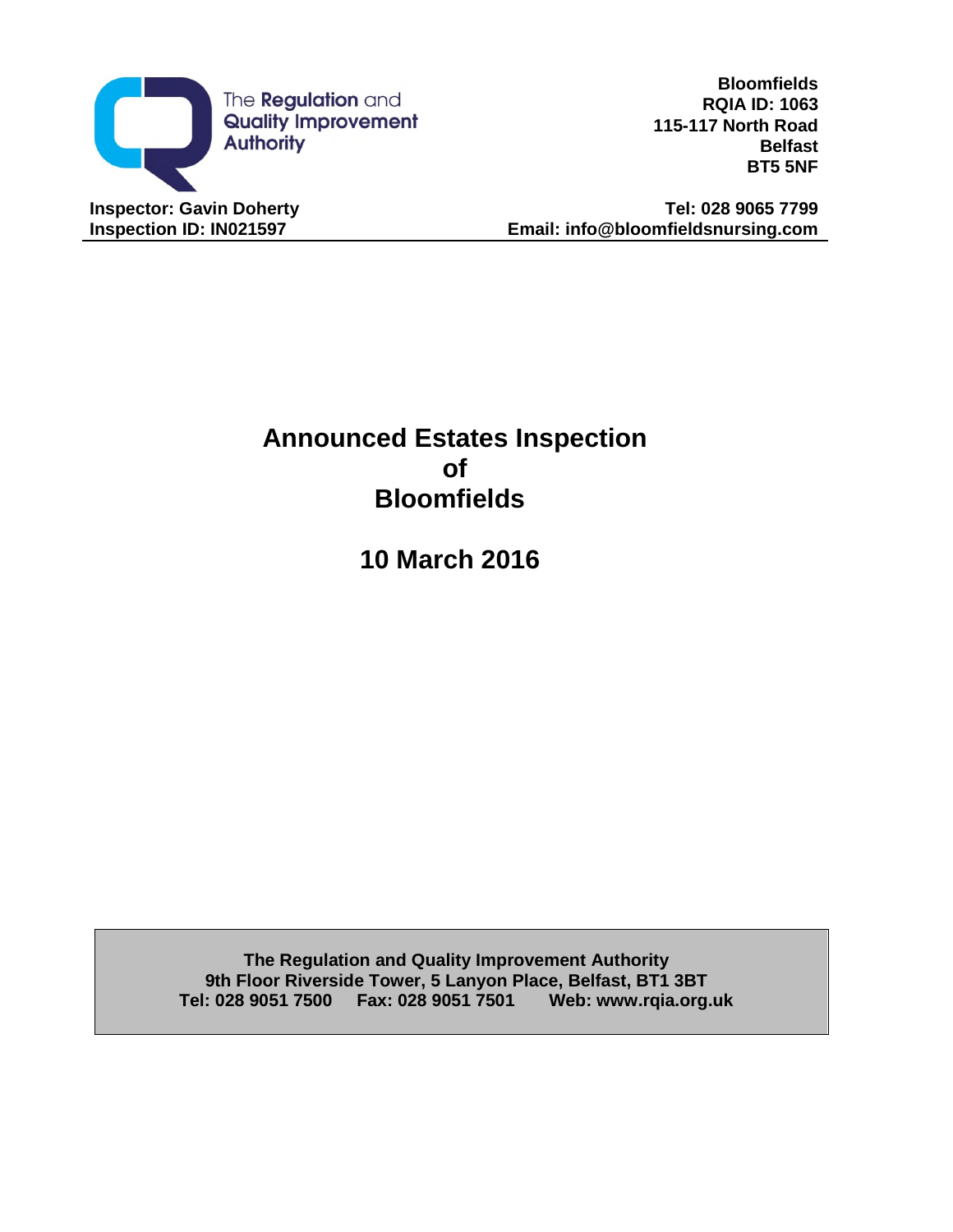# **1. Summary of Inspection**

An announced estates inspection took place on 10 March 2016 from 10.30 to 12.00. Overall on the day of the inspection the premises supported the delivery of safe, effective and compassionate care. Areas for improvement were identified and are set out in the Quality Improvement Plan (QIP) appended to this report. This inspection was underpinned by the Care Standards for Nursing Homes 2015.

# **1.1 Actions/Enforcement Taken Following the Last Inspection**

Other than those actions detailed in the previous QIP there were no further actions required to be taken following the last inspection.

## **1.2 Actions/Enforcement Resulting from this Inspection**

Enforcement action did not result from the findings of this inspection.

### **1.3 Inspection Outcome**

|                                                                             | <b>Requirements</b> | Recommendations |
|-----------------------------------------------------------------------------|---------------------|-----------------|
| Total number of requirements and<br>recommendations made at this inspection |                     |                 |

This inspection resulted in no requirements or recommendations being made. Findings of the inspection can be found in the main body of the report.

# **2. Service Details**

| <b>Registered Organisation/Registered Person:</b><br>Bloomfields/Mr Desmond McLaughlin and Mrs<br>Jean McLaughlin | <b>Registered Manager:</b>                                            |
|-------------------------------------------------------------------------------------------------------------------|-----------------------------------------------------------------------|
| Person in Charge of the Home at the Time of                                                                       | <b>Date Manager Registered:</b>                                       |
| Inspection:                                                                                                       | Mrs Jincy Mathew, Registration                                        |
| Mrs Jincy Mathew                                                                                                  | Pending                                                               |
| <b>Categories of Care:</b>                                                                                        | <b>Number of Registered Places:</b>                                   |
| NH-DE                                                                                                             | 30                                                                    |
| Number of Patients Accommodated on Day of<br>Inspection:<br>Not Ascertained                                       | <b>Weekly Tariff at Time of Inspection:</b><br><b>Not Ascertained</b> |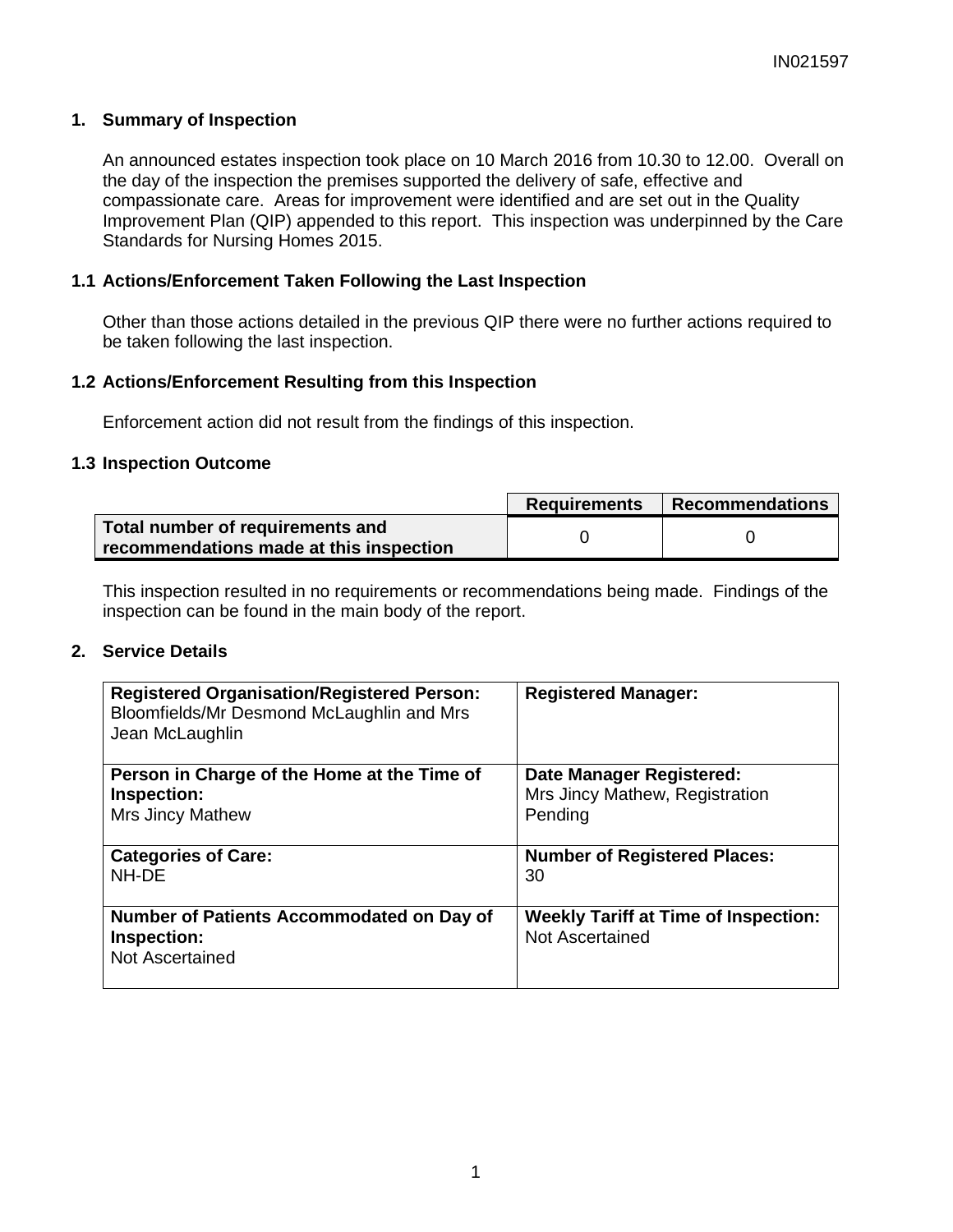# **3. Inspection Focus**

The inspection sought to assess progress with the issues raised during and since the previous inspection and to determine if the following standards have been met:

**Standard 44:** Premises

**Standard 47:** Safe and Healthy working Practices

**Standard 48:** Fire safety

### **4. Methods/Process**

Specific methods/processes used in this inspection include the following:

Prior to inspection the following records were analysed: Previous estates inspection report, statutory notifications over the past 12 months.

Discussions with Mr Desmond McLaughlin and Mrs Jincy Mathew.

The following records were examined during the inspection: Copies of service records and in-house log books relating to the maintenance and upkeep of the building and engineering services, legionellae risk assessment, and fire risk assessment.

### **5. The Inspection**

## **5.1 Review of Requirements and Recommendations from Previous Inspection**

The previous inspection of the home was an unannounced care inspection dated 20 August 2015. The completed QIP was returned and approved by the specialist inspector.

## **5.2 Review of Requirements and Recommendations from** *the last* **Estates Inspection**

| <b>Previous Inspection Statutory Requirements</b> |                                                                                                                                                                                                                                                                                  | <b>Validation of</b><br><b>Compliance</b> |
|---------------------------------------------------|----------------------------------------------------------------------------------------------------------------------------------------------------------------------------------------------------------------------------------------------------------------------------------|-------------------------------------------|
| <b>Requirement 1</b>                              | Ensure that the Home's fire risk assessment is<br>suitably reviewed without further delay, and fully                                                                                                                                                                             |                                           |
| <b>Ref: Regulation</b><br>27(4)(a)                | implements any significant findings, within the<br>timescales stipulated in the fire risk assessment.                                                                                                                                                                            |                                           |
|                                                   | Action taken as confirmed during the<br>inspection:<br>The fire risk assessment is currently being reviewed<br>due to the imminent completion of the current<br>building works. This will be further examined during<br>the registration process for the additional<br>bedrooms. | <b>Met</b>                                |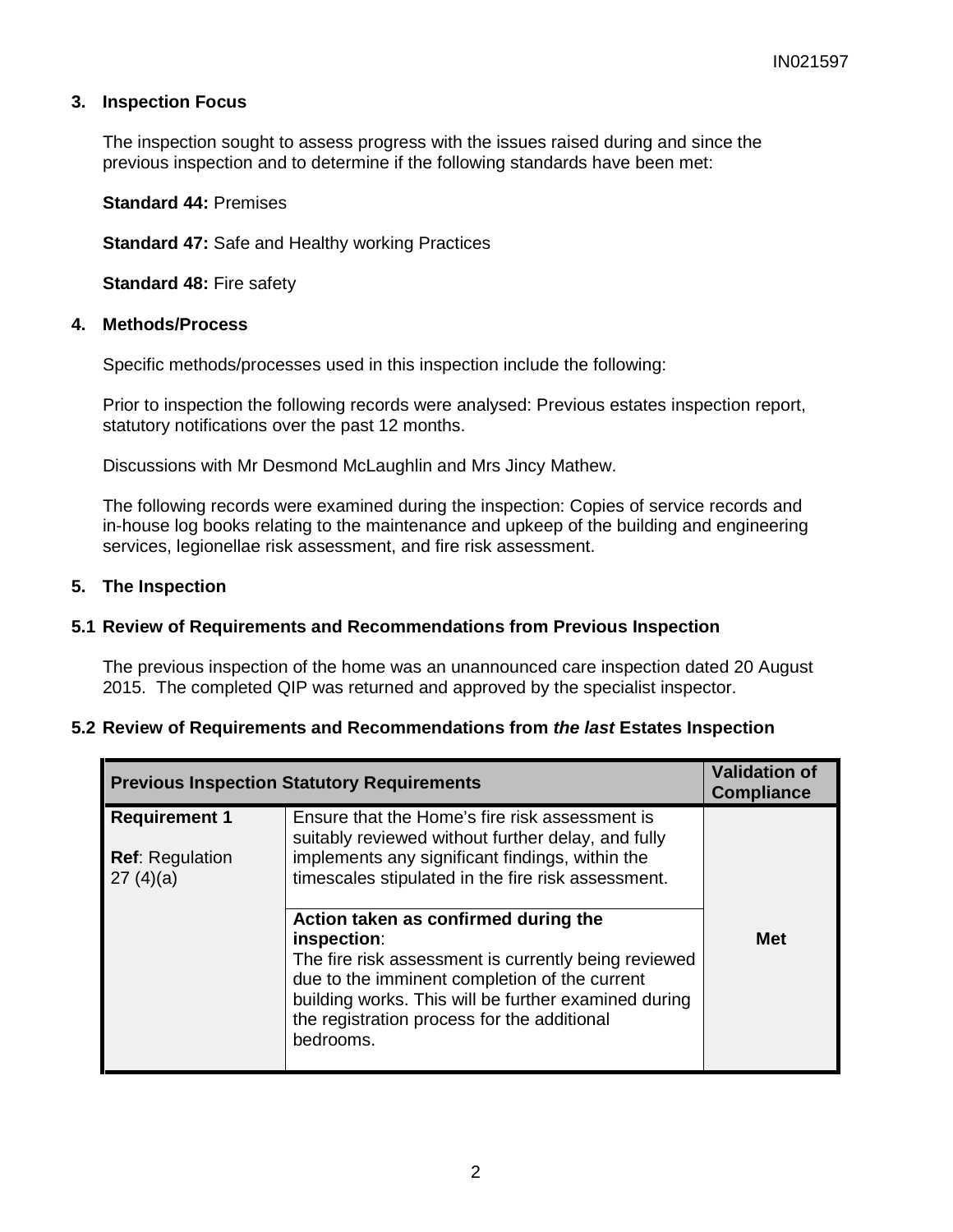| <b>Previous Inspection Recommendations</b>    | <b>Validation of</b><br><b>Compliance</b>                                                                                                                                                                                                                                                                                                                                                                     |            |  |
|-----------------------------------------------|---------------------------------------------------------------------------------------------------------------------------------------------------------------------------------------------------------------------------------------------------------------------------------------------------------------------------------------------------------------------------------------------------------------|------------|--|
| <b>Recommendation 1</b><br>Ref: Standard 35.1 | Ensure that the current risk assessment for the<br>control of legionella bacteria in the home's hot and<br>cold water systems is suitably reviewed, and that<br>the control measures currently implemented are<br>amended to meet current best practice guidance<br>accordingly.                                                                                                                              |            |  |
|                                               | Action taken as confirmed during the<br>inspection:<br>The Legionella risk assessment is currently being<br>reviewed due to the imminent completion of the<br>current building works. This will be further<br>examined during the registration process for the<br>additional bedrooms.                                                                                                                        | <b>Met</b> |  |
| <b>Recommendation 2</b><br>Ref: Standard 29.4 | Ensure that when the fire risk assessment is next<br>reviewed, the person carrying out the review holds<br>professional body registration or third party<br>certification for fire risk assessment and is<br>registered accordingly with the relevant body.<br>Reference should be made to correspondence<br>issued by RQIA to all registered homes on 13<br>January 2013 and the guidance contained therein. | <b>Met</b> |  |
|                                               | Action taken as confirmed during the<br>inspection:<br>The fire risk assessment is currently being reviewed<br>due to the imminent completion of the current<br>building works. This will be further examined during<br>the registration process for the additional<br>bedrooms.                                                                                                                              |            |  |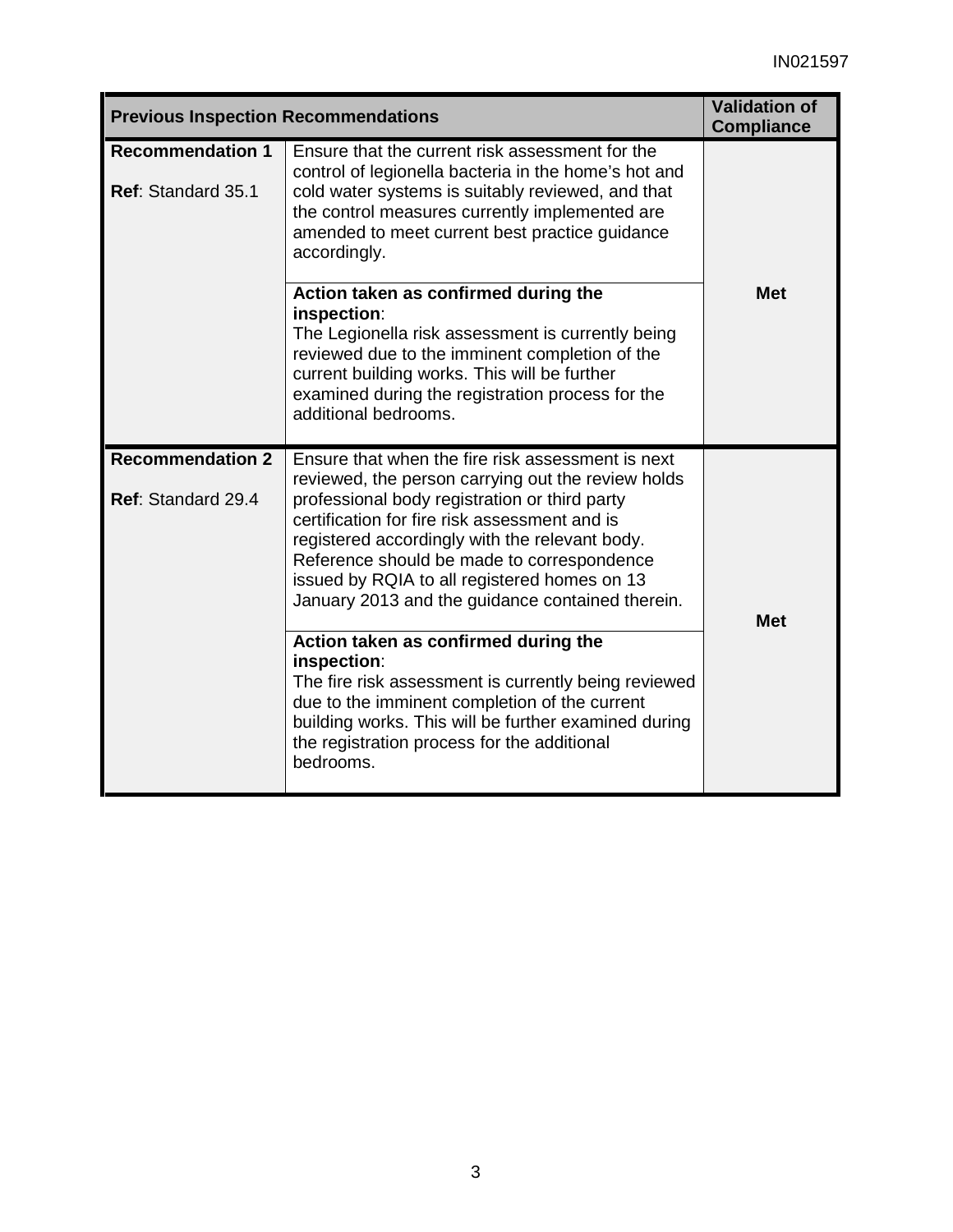## **5.3 Standard 44: Premises**

# **Is Care Safe? (Quality of Life)**

A range of documentation in relation to the maintenance and upkeep of the premises was presented for review during this Estates inspection. This documentation included inspection and test reports for various elements of the engineering services and risk assessments. This supports the delivery of safe care.

# **Is Care Effective? (Quality of Management)**

A range of accommodation, facilities and support services is provided in the premises. This supports the delivery of effective care.

# **Is Care Compassionate? (Quality of Care)**

The areas of the premises reviewed during this Estates inspection were well presented, clean and free from malodours. This supports the delivery of compassionate care.

## **Areas for Improvement**

Building works are currently nearing completion which will provide the following;

- upgrade of several bedrooms within the home to provide en-suite facilities
- provision of new additional bedrooms with full en-suite facilities
- provision of additional communal space to ensure the minimum standards continue to be exceeded.

On completion of these works all premises related documentation and risk assessments will be reviewed by the home and inspected by RQIA to ensure continued compliance with the regulations and current best practice guidance.

| Number of Requirements | <b>Number Recommendations:</b> |  |
|------------------------|--------------------------------|--|
|                        |                                |  |

## **5.4 Standard 47: Safe and Healthy Working Practices**

## **Is Care Safe? (Quality of Life)**

A range of documentation relating to the safe operation of the premises, installations and engineering services was presented for review during this Estates inspection. This supports the delivery of safe care.

## **Is Care Effective? (Quality of Management)**

The nature and needs of the patients are considered as part of the risk assessment processes and this is reflected in the management of the home. This supports the delivery of effective care.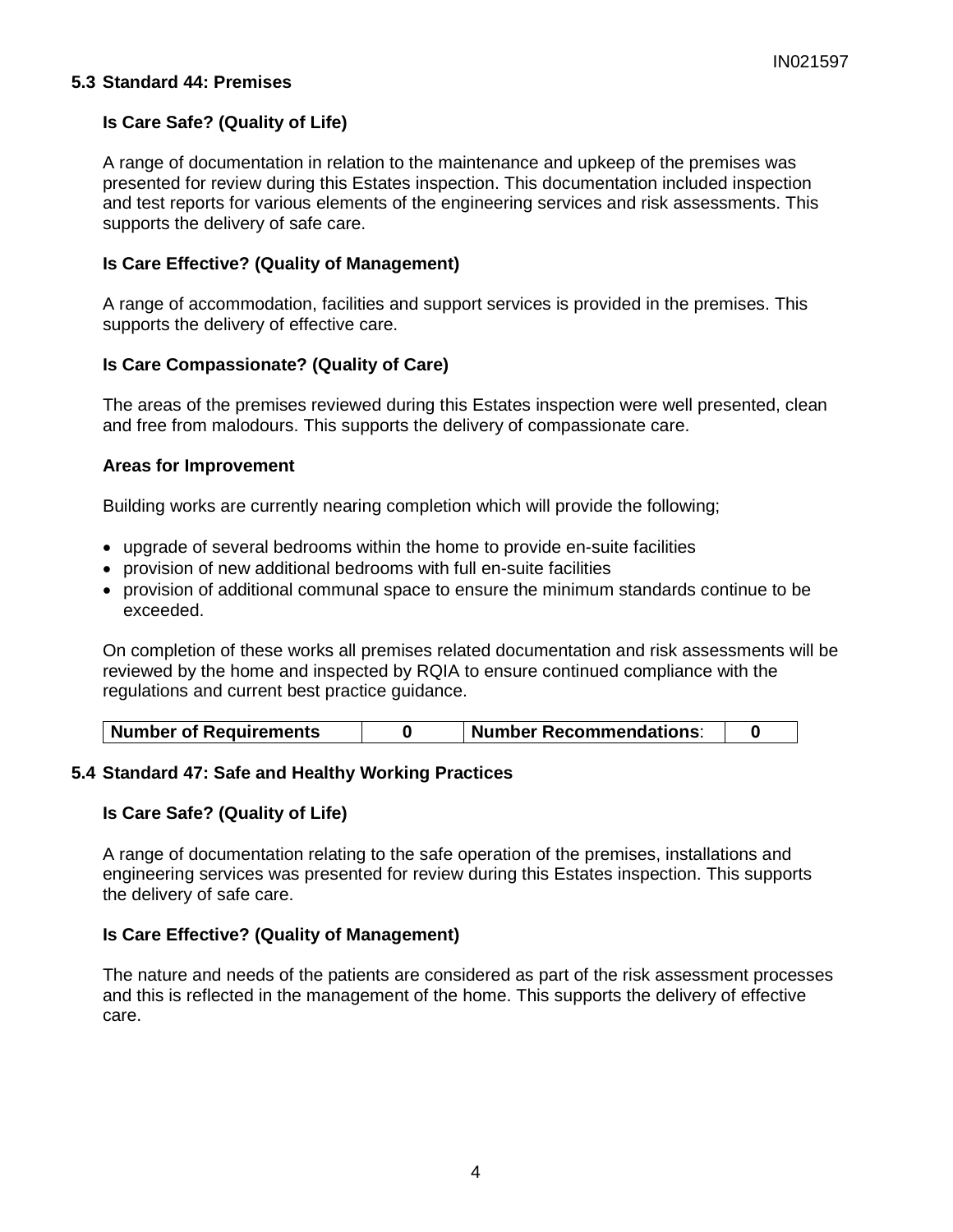# **Is Care Compassionate? (Quality of Care)**

There are health &safety procedures and control measures in place which support the delivery of compassionate care.

### **Areas for Improvement**

On completion of the current building works, all premises related documentation and risk assessments will be reviewed by the home and inspected by RQIA to ensure continued compliance with the regulations and current best practice guidance.

|  | <b>Number of Requirements</b> |  | <b>Number Recommendations:</b> |  |
|--|-------------------------------|--|--------------------------------|--|
|--|-------------------------------|--|--------------------------------|--|

## **5.5 Standard 48: Fire Safety**

### **Is Care Safe? (Quality of Life)**

A range of fire protection measures are in place for the premises. This includes a fire detection and alarm system, emergency lighting, first aid fire-fighting equipment, structural fire separation and protection to the means of escape. This supports the delivery of safe care.

### **Is Care Effective? (Quality of Management)**

The standard used by the registered person to determine the overall level of fire safety within the premises takes account of the interaction between the physical fire precautions, the fire hazards, the number of patients, the management policies and the availability of adequately trained staff. This standard has been referenced in the fire risk assessment. This supports the delivery of effective care.

## **Is Care Compassionate? (Quality of Care)**

The standard used by the registered persons to determine the extent of fire safety protection measures that are appropriate for the premises recognises the need to maintain a homely, non-institutionalised environment. This supports the delivery of compassionate care.

#### **Areas for Improvement**

On completion of the current building works, all premises related documentation and risk assessments will be reviewed by the home and inspected by RQIA to ensure continued compliance with the regulations and current best practice guidance.

| Number of Requirements |  | <b>Number Recommendations:</b> |  |  |
|------------------------|--|--------------------------------|--|--|
|------------------------|--|--------------------------------|--|--|

## **5.6 Additional Areas Examined**

No additional areas were examined during this estates inspection.